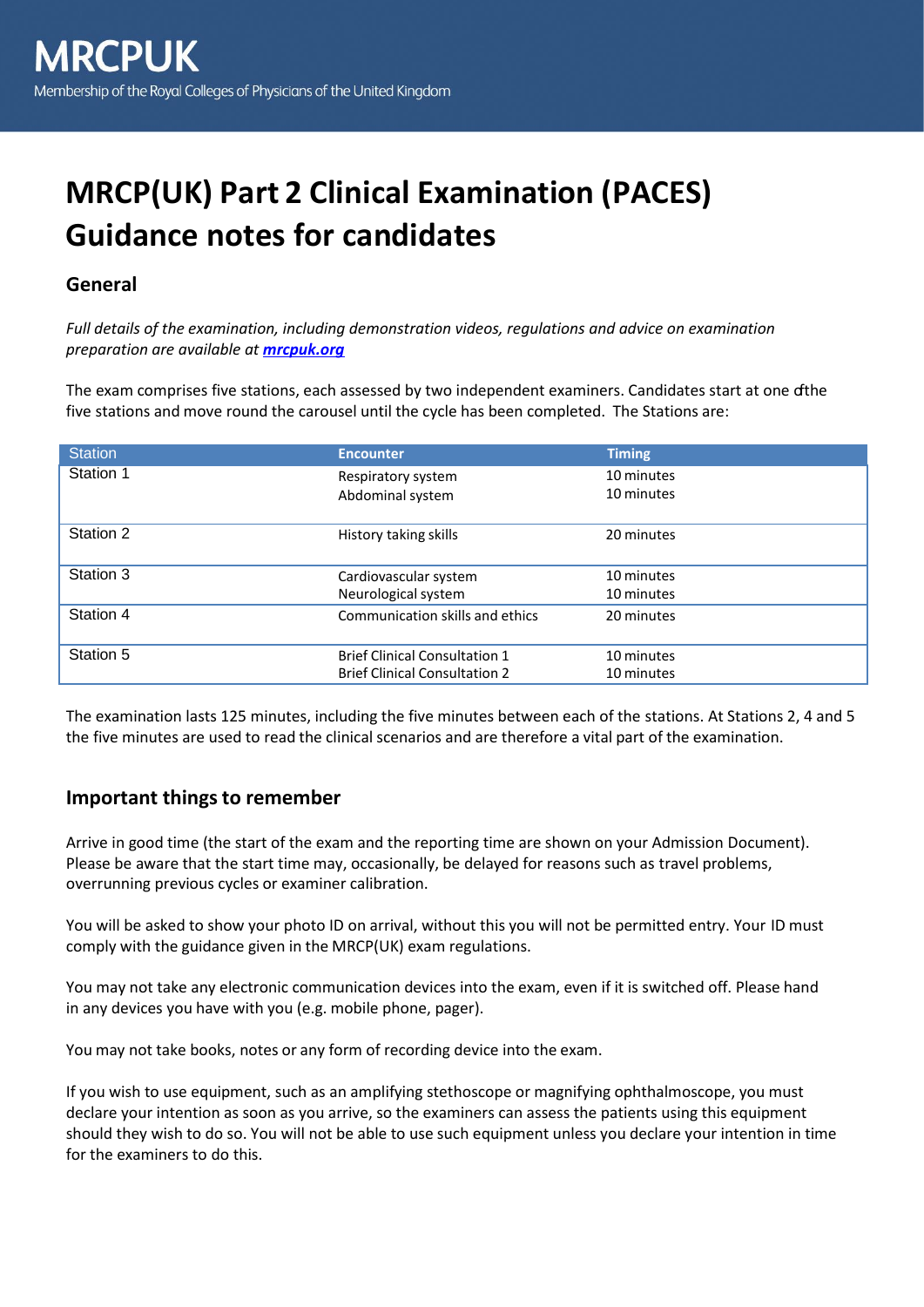## **Before the examination**

You should ensure that you are familiar with the MRCP(UK) exam regulations available at **[mrcpuk.org](https://www.mrcpuk.org/mrcpuk-examinations/regulations)**

It is an offence to seek to gain prior knowledge of the clinical cases or scenarios used in the exam. Any attempt to visit the hospital or exam centre (including as part of a training course) at which you have been allocated a place, after being notified of that placement, will be regarded as an act of suspected misconduct and be investigated accordingly. If misconduct is proved the details of the case will be passed to the relevant regulatory body (i.e., the General Medical Council) and if you are in a UK training programme, the individual responsible for overseeing your training. Results for the exams under investigation, and in serious cases any previous attempts, may be annulled/withheld and you may be barred from entry for a specified period.

#### **Dress codes and infection control**

- Dress and appearance are an important aspect of professionalism. Your fingernails should be short and clean. You should dress in a smart and conservative manner, and in accordance with any dress code in force at the hospital in which the exam is being run.
- You must come prepared to meet any local dress code or infection control requirements. Failure to comply will mean that you cannot sit the exam and, in these circumstances, you will not be eligible for a refund.
- Infection control policies vary from centre to centre. At exam centres in the UK, you are usually required to wear a short-sleeved shirt or blouse (or be prepared to roll up your sleeves), with no neck-tie, false nails, wrist-watch or wrist jewellery (a plain wedding ring is usually acceptable).
- Hand-washing facilities or alcohol gel are provided at each exam centre. You must make appropriate use of them to comply with standard infection control requirements and, if you cannot locate the handwashing facilities, you should ask your examiners.

## **At the examination centre**

You will receive 16 marksheets and should enter your name, exam number and the centre number on each one, using the 2B pencil provided. Use CAPITAL LETTERS. Some examination numbers and centre numbers have only two or three digits, so you should put zero(s) before the number to make it up to four digits. For example, '123' should be entered as '0123'.

Please hand the appropriate marksheets to the examiners when you arrive at each station.

The examiners record their marks independently and without conferring. During the exam, no examiner knows the marks you have scored at any other station. Do not be concerned by the fact the examiners may be writing on the marksheets during the station, as they are asked to make written comments on candidates' performance, both positive and negative.

All marks are recorded on a three-point grading system (satisfactory, borderline, unsatisfactory) and are detailed on the MRCP(UK) Part 2 Clinical Examination (PACES) marksheet. Grade descriptors are provided on the marksheets and are further refined in the examiner calibration process that takes place before the exam.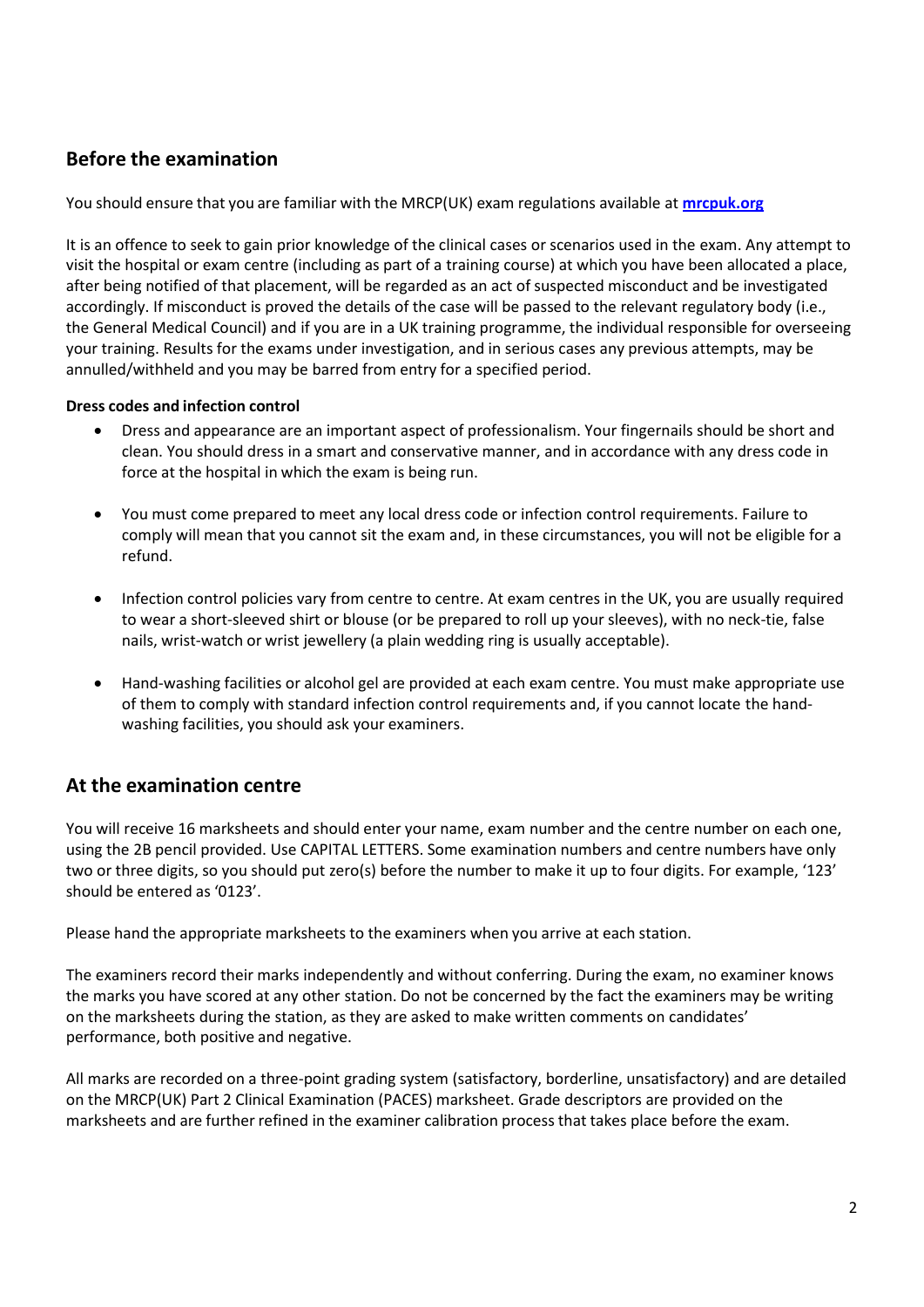The grades are converted to numeric values (satisfactory=2, borderline=1, unsatisfactory=0) which are totalled to give your score for each skill, and a total score.

A trainee examiner or other observer may be present in addition to the examiners. Trainee examiners are there to learn and will complete marksheets, but this is only for their training and does not influence your score in any way.

If, at any encounter, you recognise a patient you are taken to (e.g., from a course or previous attempt at the examination), please inform the examiners. If at all possible, you will be directed to an alternative patient. If this is not practical, you will be permitted to continue with the examination of the patient, but examiners will make appropriate allowances.

## **Specific Station Guidance**

#### **'Clinical' Stations(Stations 1 and 3)**

Stations 1 and 3 comprise two encounters of ten minutes each.

In each encounter, one examiner ('the lead examiner ') will show you brief written instructions. You should respond to these instructions by examining the patient appropriately.

You must complete your examination within six minutes, and this will leave at least four minutes for discussion with the examiners. They may remind you after five minutes that you have one minute left to complete your examination, but it is your responsibility to ensure you demonstrate the required skills within the six minutes. You are recommended to be structured and focused in your examination to make best use of the time available.

After ten minutes the encounter will end. Both you and the examiners must then stop and proceed to the second encounter, where the procedures and timing are identical. A signal (often a bell or buzzer) will be given at the end of the second encounter to indicate the end of this station.

For testing sensation at the CNS encounter, you must only use the equipment provided by the examination centre (e.g. Neurotips or orange sticks. It is important not to break the orange stick or other sensory testing equipment before using it on the patient). Do not use your own equipment.

#### **'Talking' Stations (Stations 2 and 4)**

On arrival at these stations, you will receive your written instructions (the 'Scenario'), and have up to five minutes to prepare. If you do not receive your instructions when you sit down at the station, you must ask for them. You will be provided with paper on which you may wish to make rough notes, and you may take these in with you but must leave them with the examiners after the encounter is finished.

When the timekeeper sounds a bell to signal the start, you should enter the station, where you will be introduced to either a patient or a surrogate playing the appropriate role. The interview will involve interaction between you and the patient/surrogate. You may refer to the instructions and your notes, and take notes during the interview, but these will not form part of the assessment.

The interview with the patient/surrogate lasts a maximum of 14 minutes, and after 12 minutes the examiners may remind you that you have two minutes to complete your interview. It is your responsibility to ensure you have demonstrated the required skills within the 14 minutes. If you complete the task before the end of the 14 minute period, you should remain in your seat, and the patient/surrogate will also do so. This could mean a period of silence, as the examiners will not begin the discussion until the full time to complete the task has elapsed.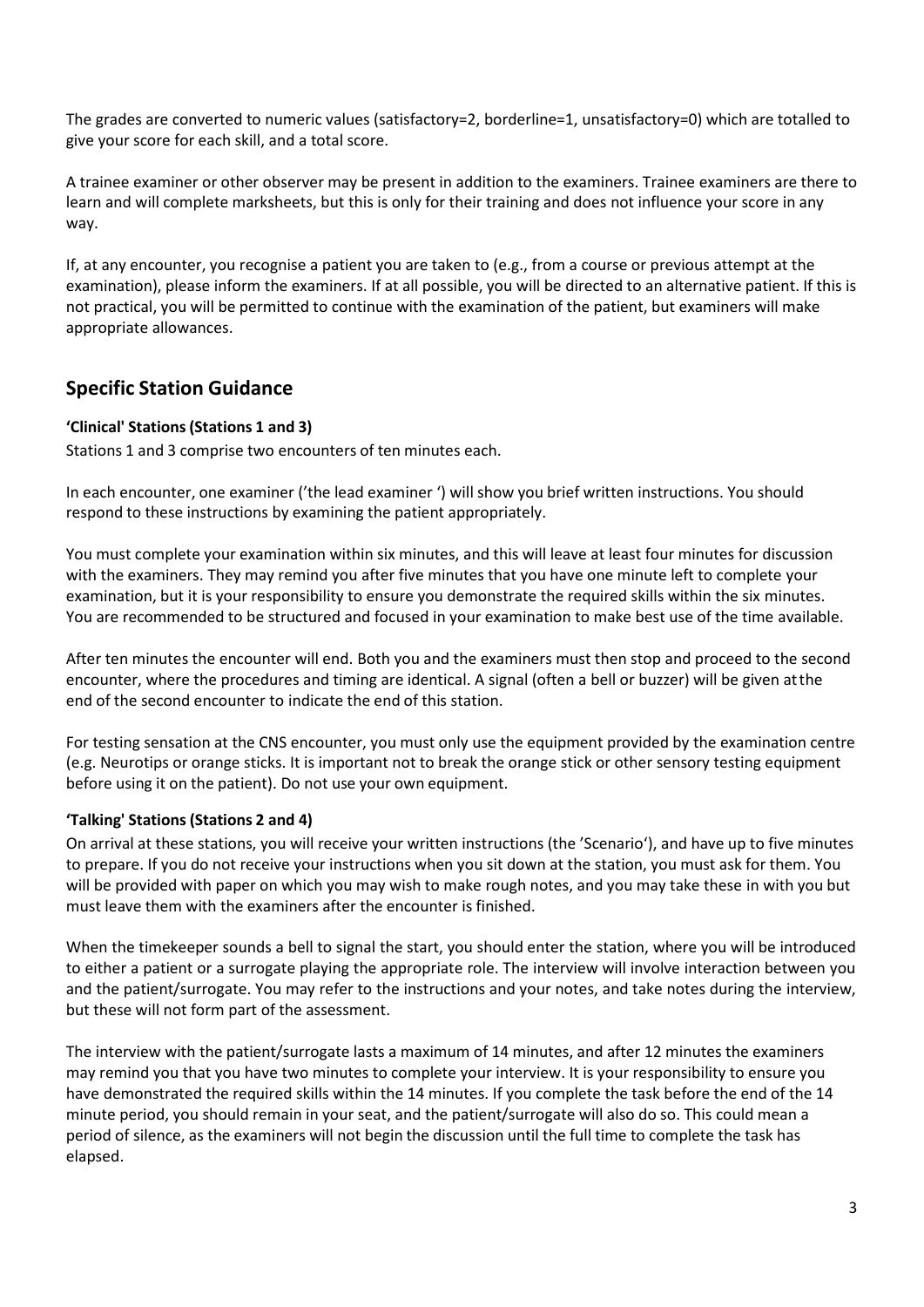However, if you think of additional issues you would like to address with the patient/surrogate in the remaining time, this is allowed.

The patient/surrogate leaves the station after 14 minutes, and you will then have one minute to gather your thoughts before being invited to address the examiners' questions, which will usually involve summarising and discussing the important features of the history (Station 2) or interaction with the patient/surrogate (Station 4), over the next 5 minutes.

A signal will be given at the end of the five minutes of discussion (twenty minutes in total) to indicate the end of this Station.

#### **'Integrated Clinical Assessment' Station (Station 5)**

This station comprises two encounters (each called a 'Brief Clinical Consultation'), of 10 minutes each.

On arrival at this station, you will receive two sets of short written instructions (the 'Scenarios'), one for each encounter, and have up to five minutes to read them both. If you do not receive your instructions when you sit down at the station, you should ask for them. You will be provided with paper on which you may wish to make rough notes, and you may take these into the station with you but must leave them with the examiners after the encounter is finished.

When the timekeeper gives the signal to start, you will be taken to the first of your two encounters (BCC1), where you will meet either a patient or a surrogate playing the appropriate role for your first case. The examiners will ensure you know which scenario applies to each case.

You will have eight minutes with the patient to take a focused history, carry out a relevant examination, respond to the patient's concerns, and explain your management plan. After six minutes the examiners may remind you that you have two minutes left with the patient, but it is your responsibility to ensure you demonstrate the required skills within the eight minutes.

At the end of the eight minutes, you will then have two minutes to describe to the examiners the relevant physical findings, your preferred diagnosis and any differential diagnoses you have in mind. Do not be concerned if you have already discussed the diagnosis with the patient in front of the examiners – they will ask you this in case you had considered other diagnoses not already mentioned. They may also ask about any other issues they need to clarify to complete the assessment. The examiners will not begin the two-minute discussion until eight minutes have elapsed. This could mean a period of silence if you complete your consultation with the patient sooner.

The procedure and timing are the same at the second encounter. You may wish to take a short time to refamiliarise yourself with the written details of the second case before commencing.

Patients at Station 5 will present a diagnostic challenge to you. This may be a new complaint in a previously well person or a new complaint in a person with known chronic disease. In neither case will the patient know, with certainty, what the cause of their new complaint is. It is legitimate for candidates to ask patients what chronic or established conditions they have, and the patient will provide the answer to such questions. It is also legitimate to enquire whether the patient has been told by any other doctor what the cause of the new problem is, as this reflects day to day clinical practice. You should, however, interpret any answers to such questions as you would do in real life. That is, although the patient will not mislead you intentionally, the information provided may not be correct.

You may examine the patient and take aspects of the history in any order, or concurrently. You should aim to elicit sufficient history to make an assessment of the problem presented, and you should carry out an examination that is relevant to assessing the problem. The history taking and the examination are not intended to